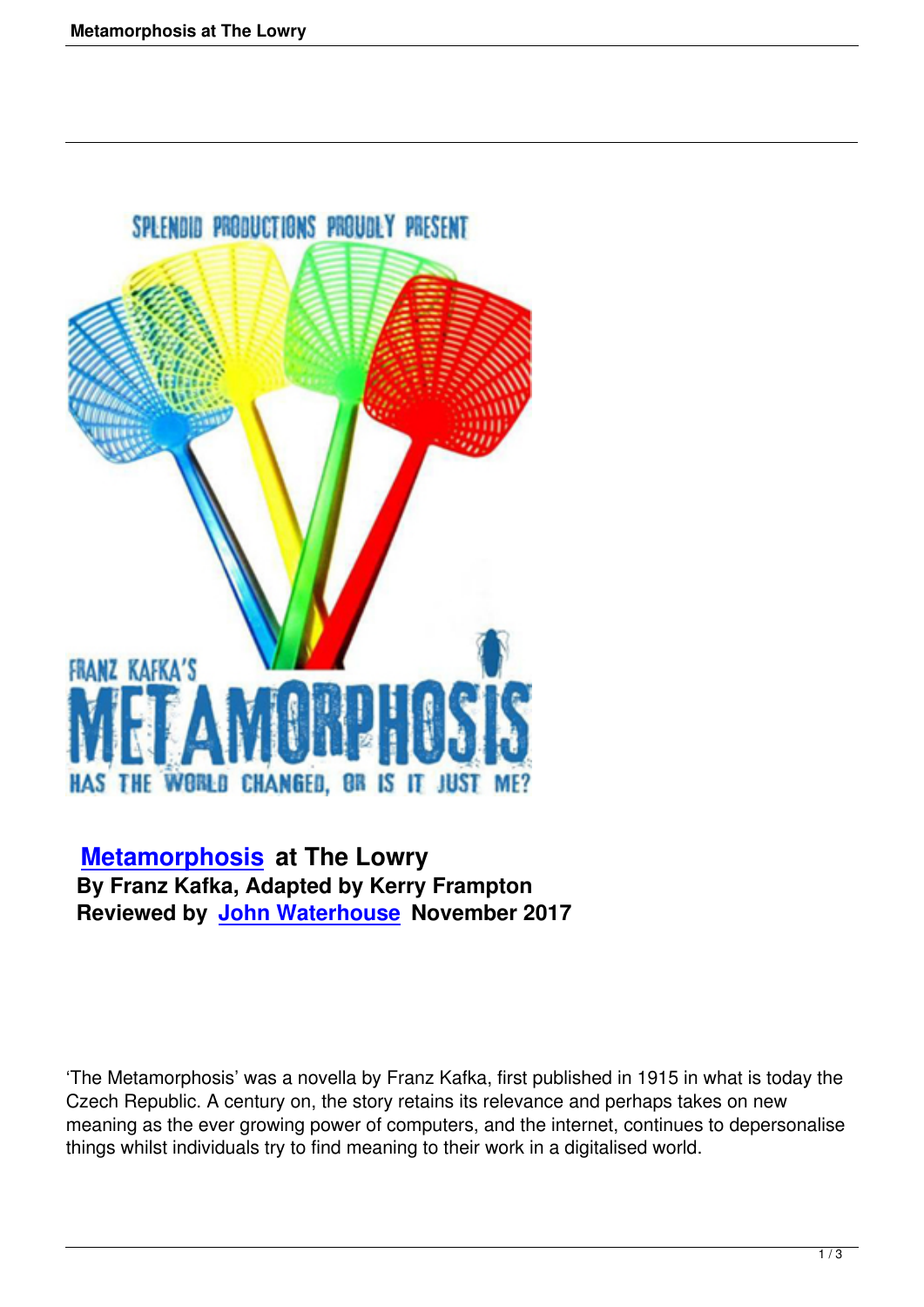The premise is straightforward enough of Gregor, a travelling salesman who leads a very routine and ordered life, getting up very early each morning and providing for his family until the day he wakes up to discover he has turned into a giant insect.

From then on, there is a constant flow of philosophical questions as Gregor and his family have to come to terms with his new form of existence. A recurring theme is the question of what constitutes normality and the audience are invited to join in the search for definition as to what amounts to normal living. There are wider issues, such as isolation and dislocation which many can relate to, and with growing financial uncertainties and general pressures of life upon so many of us, perhaps explains at least in part why so many of the younger members of the audience were caught up with the production.

Splendid Productions Theatre Company have taken Kafka's story and whilst remaining true to the original novella, adapted it into a masterclass of physical and improvisational theatre. With a cast of only three, the actors present an array of both characters and objects (personified) at breakneck pace, imaginatively using minimalist props giving the overall effect of a much bigger production. For example, have you ever stopped to consider the personality of a heavy wardrobe or even a noisy alarm clock? This kind of surreal treatment in telling the story is completely in keeping with the psychotic nature of the plot and also helps bring over Gregor's disengagement from those around him.

The acting trio of **Scott Smith, Grace Goulding** and **Jimmy Whittaker** are a hugely talented